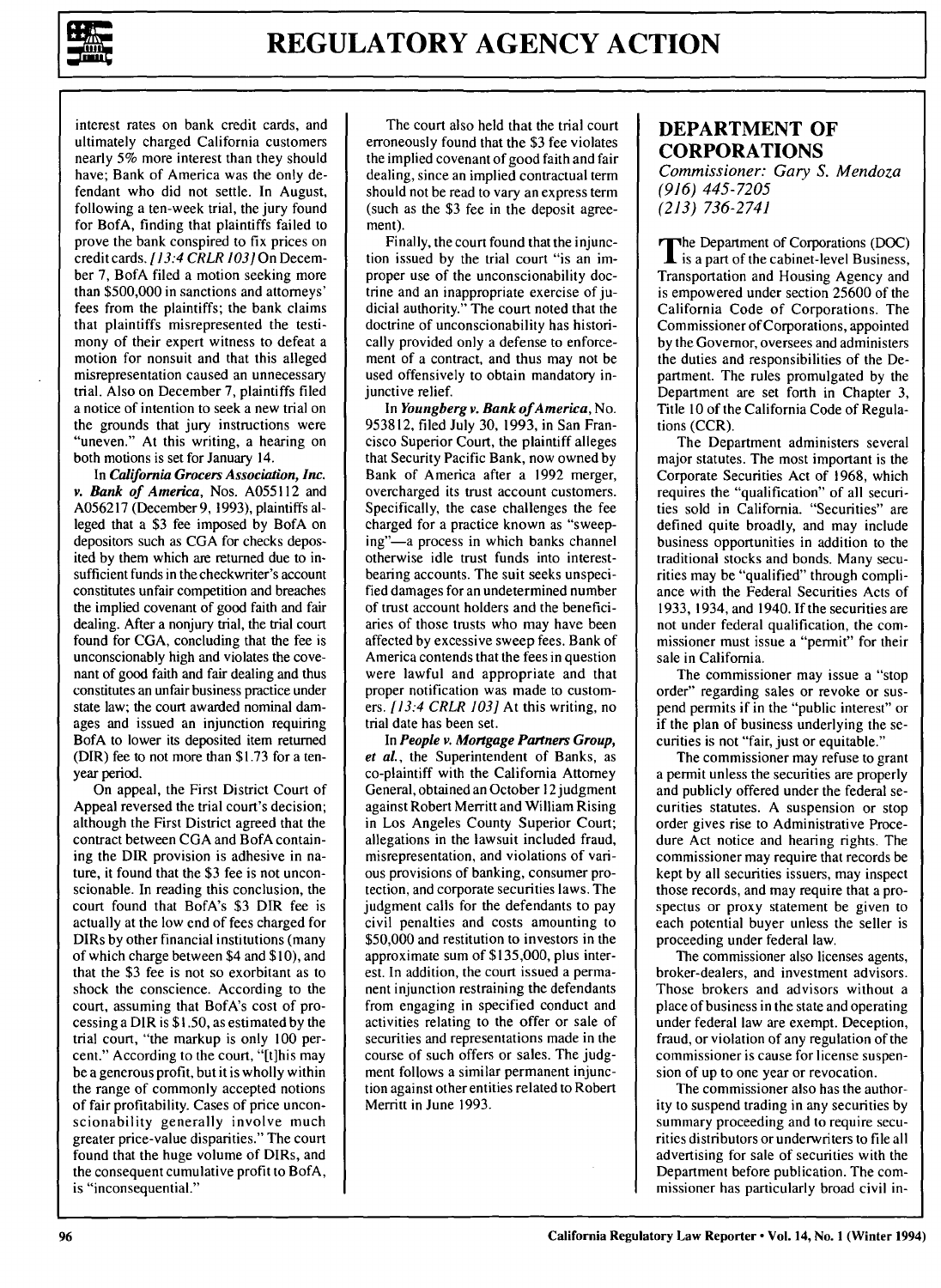

vestigative discovery powers; he/she can compel the deposition of witnesses and require production of documents. Witnesses so compelled may be granted automatic immunity from criminal prosecution.

The commissioner can also issue "desist and refrain" orders to halt unlicensed activity or the improper sale of securities. A willful violation of the securities law is a felony, as is securities fraud. These criminal violations are referred by the Department to local district attorneys for prosecution.

The commissioner also enforces a group of more specific statutes involving similar kinds of powers: Franchise Investment Statute, Credit Union Statute, Industrial Loan Law, Personal Property Brokers Law, Health Care Service Plan Law, Escrow Law, Check Sellers and Cashers Law, California Commodity Law, Securities Depositor Law, California Finance Lenders Law, and Security Owners Protection Law.

## **\* MAJOR PROJECTS**

**Small Corporate Offering Registration Application Process. On October 13,** Commissioner Mendoza issued Release No. **93-C,** providing an overview of the Small Corporate Offering Registration (SCOR) application process. These new procedures are designed to facilitate the raising of capital **by** small businesses; under the SCOR process, a small business may raise up to **\$1** million in a twelve-month period.

AB **3763** (Mays) (Chapter **884,** Statutes of **1992)** amended Corporations Code section **25113(b)** to allow eligible small companies to use a small company application for qualification of securities **by** permit; a small company application may be filed **by** a California corporation or a foreign corporation subject to Corporations Code section **2115,** provided the corporation is a small business concern as defined in **15 U.S.C.** section 632(a) and **13** C.F.R. Part 121. Under section 25113(b), the applicant may not be a blind pool company as defined **by** role of the Commissioner; engaged in oil and gas exploration or production, or mining or other extractive industries; an investment company subject to the Investment Company Act of 1940; or subject to the reporting requirements of sections **13** or **15(d)** of the Securities Exchange Act **of** 1934. Not only must the securities involved in the offering be limited to one class of voting common stock, but there must be only one class of voting common stock immediately after the proposed sale and issuance; a minimum offering price of **\$5** per share is required. Also, the net proceeds from the offering must be expended in the operations of the business, as defined.

The total offering of voting common stock **by** the applicant to be sold in a twelve-month period, within or outside of this state, must be limited to not more than \$1 million, less the aggregate offering price for all securities, as specified. The securities offering must be made pursuant to a disclosure document, Form U-7, as adopted by the North American Securities Administrators Association (NASAA). A small company application must be accompanied by the requisite fee specified in Corporations Code section 25608(e); the current filing fee is \$2,500.

**Offerings of Securities Under SEC Regulation A. Also in Release 93-C, the** Commissioner announced that, effective July 26, 1993, SB 115 (Beverly) (Chapter 193, Statutes of 1993) amended the Corporate Securities Act of 1968 to provide an exemption from qualification for offers of securities under SEC Regulation A. *[13:4* CRLR *107-08]* The new exemption applies to issuer and nonissuer transactions under Corporations Code sections 25110 and 25130, respectively. Specifically, sections 25102(b) and 25104(g) now provide an exemption for any offer (but not a sale) of a security for which a registration statement has been filed under the Securities Act of 1933 but has not yet become effective, or for which an offering statement under Regulation A has been filed but has not yet been qualified (if no stop order or refusal order is in effect, no public proceeding or examination looking toward such an order is pending under section 8 of the Act, and no order under Corporations Code sections 25140 or  $25143(a)$  is in effect).

According to DOC, this new exemption enables a small business issuer to solicit offers (but not consummate sales) with a preliminary offering circular in accordance with the requirements of SEC Regulation A. That preliminary offering circular may be utilized only after filing an application for qualification by permit with the Commissioner pursuant to Corporations Code section **251** 13(b)(l).

**Proposed Regulatory Action Under the Corporate Securities Act of 1968.** On November **19,** the Commissioner published notice of his intent to amend the Department's regulations under the Corporate Securities Act of **1968** relating to the offer and sale of contractual plans, a type of long-term mutual fund investment where the investor makes monthly installment payments for a ten- to fifteen-year period; one-half of the sales commissions over the term of the contract are typically paid from the first year's installments.

Currently, California is the only state that directly prohibits the sale of contractual plans. Section 260.140.80, Title 10 of the CCR, provides that a qualification will not be approved for the sale of open-end investment company shares pursuant to a contractual plan where more than a pro rata share of the load or commission is deducted from an installment payment or where there is a charge, penalty, or forfeiture for the failure to make installment payments. According to DOC, this position was maintained because these plans deprive investors of earning income on a major portion of their initial investments, encourage abusive sales practices, and are intended to compel investors to make contracted payments through forfeiture of the portion of their payments allocated to sales charges.

However, the Commissioner now proposes to adopt new section 260.140.80.5, Title 10 of the CCR. Based on guidelines adopted by NASAA, the proposed rule would allow the offer and sale of contractual plans in California, under certain conditions; if approved, the rule would be in effect for 36 months. Among other things, section 260.140.80.5 would provide the following:

**-** The section would require a brokerdealer to determine whether a contractual plan is suitable for the purchasing investor and retain the documentation used in determining investor suitability for five years. Suitability requirements include, but are not limited to, an investor's age, marital status, number of dependents, major investment goals and the timeframe for achieving these goals, current and anticipated future financial status, anticipated short- and long-term liabilities or other obligations, likelihood of the investor's continued income, ability to address burdensome financial situations, and the investor's understanding of the risks involved in investing in securities and the usefulness of short-term savings instruments or accounts.

**-** The section would also allow an investor to withdraw from the plan within 28 months of his/her initial payment. An investor who chooses to withdraw from the plan shall receive the value of his/her account and a refund of all sales charges, commissions, or other selling or redemption charges which exceed 15% of the total payments made.

**-** The regulation would also set forth the disclosure form which must be executed by a broker-dealer and an investor; require issuers to file quarterly and annual persistency reports; state the investment objective for contractual plans; and provide that the rule shall expire 36 months after it becomes effective. This sunset provision is necessary to allow DOC to eval-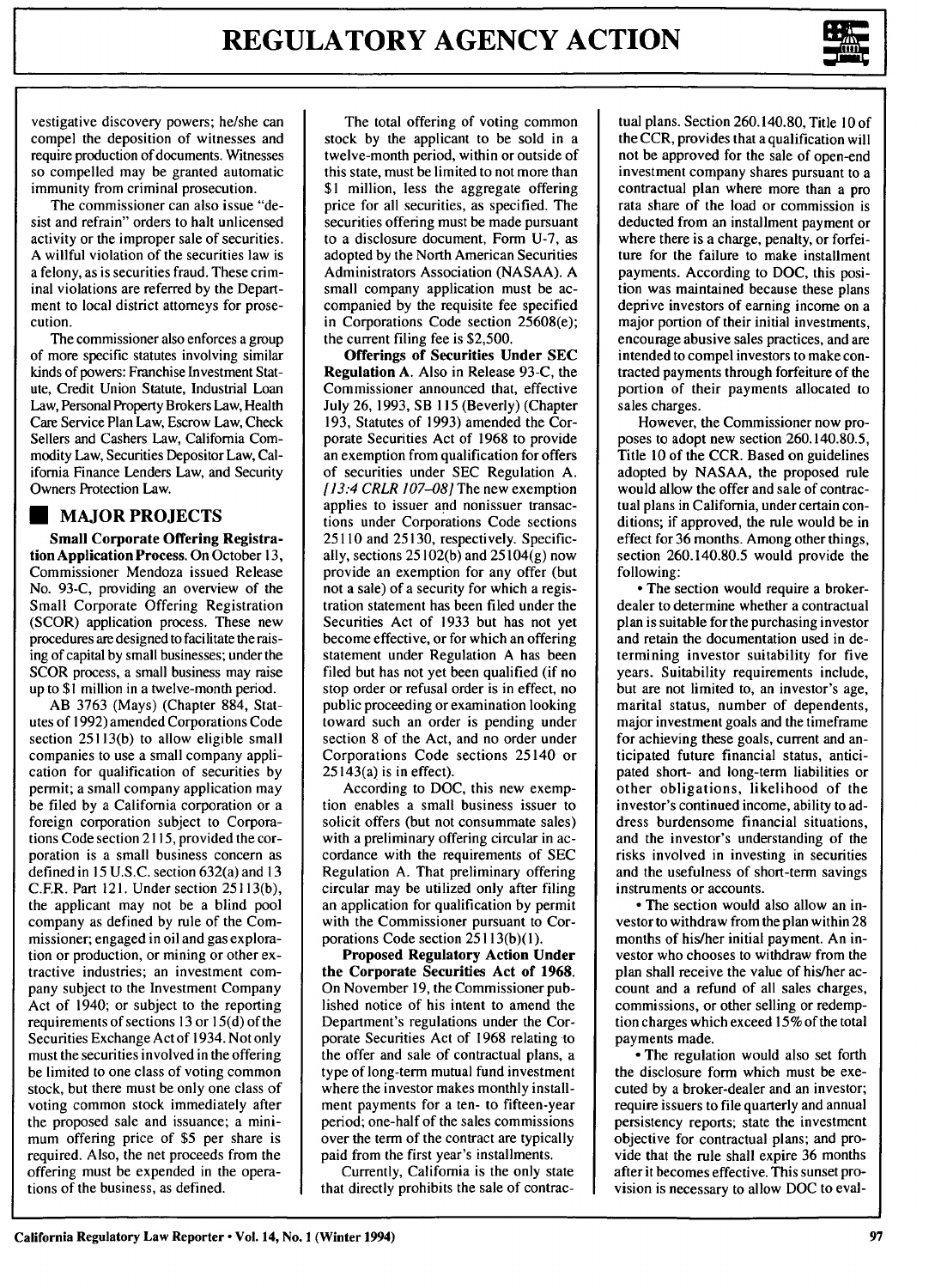

uate the performance of contractual plans in California. At this writing, DOC is accepting public comment on the proposed rule through January 21; no public hearing is scheduled.

On December 24, DOC published notice of its intent to amend section 260.141.1 **,** Title **10** of the CCR, to allow the transfer of one-class voting common stock issued pursuant to Corporations Code section 25102(h) without the consent of the Commissioner, if the stock could have been originally issued pursuant to the exemption from qualification afforded by section  $25102(f)$ ; as amended, section 260.141.11 would require that a notice, statement of transferee, and opinion of counsel be filed with the Commissioner. At this writing, DOC is accepting public comments on this proposal through February **11;** no public hearing is scheduled.

**DOC Rulemaking Under the** Franchise Investment Law. On December 24, DOC published notice of its intent to amend sections 310.111, 310.114.1, 310.122, 310.125, 310.156.1, and 310.210, Title 10 of the CCR, to redefine the term "Uniform Franchise Registration Application" for the purpose of incorporating recent changes to the Uniform Franchise Offering Circular Guidelines as amended by NASAA on April 25, 1993; additionally, DOC proposes to make other technical language revisions to those sections. At this writing, the Department is scheduled to accept public comments on the proposed changes through February **11;** no public hearing is scheduled.

At this writing, DOC's proposed amendments to section 310.100.2, Title 10 of the CCR, regarding the exemption from the registration requirements of Corporations Code section 31110 for the offer and sale of a franchise if certain conditions are met, and amendments to section 310.114.1, Title 10 of the CCR, which would include guidance on how to describe the franchisee and the franchisor(s) in an offering circular, await review and approval by the Office of Administrative Law (OAL). *[13:4 CRLR 105]*

Conflict of Interest Code Update. At this writing, DOC's proposed amendments to its conflict of interest code, which designates DOC employees who must disclose certain investments, income, interests in real property, and business positions, and who must disqualify themselves from making or participating in the making of governmental decisions affecting those interests, await review and approval by OAL. *[13:4 CRLR 106]*

**Regulatory Action Under the Credit** Union Law. On December **1, OAL** ap-

proved DOC's amendment to section  $976(b)(3)(C)$ , Title 10 of the CCR, which extends from sixty to ninety days the period during which a borrower may repay a loan in full or arrange for new financing, if the load has been called due by a credit union. *[13:4 CRLR 105]*

**DOC Denies Petition Regarding** Health Care. In late September, **DOC** denied a petition for rulemaking submitted by Protection and Advocacy, Inc. (PAI); the petition requested that DOC adopt regulations requiring that enrollees of a health care service plan (HCSP) receive at least the same quality of care they would receive if they were receiving case management through the California Children's Services (CCS) program or receiving Medi-Cal services through a Medi-Cal managed care plan. DOC denied the petition, stating that the Knox-Keene Health Care Service Plan Act of 1975 already imposes broad standards for HCSPs regarding the delivery of health care services to plan enrollees; according to DOC, it is not feasible to prescribe standards of treatment under the Act for every medical condition. DOC also noted that the issue raised by PAl's petition would be more appropriately addressed through the complaint process provided for under the Act, noting that every HCSP is required to establish and maintain a grievance system under which enrollees may submit complaints to the plan. Also, DOC noted that complaints may be filed with DOC, and that the complainant is kept informed of the progress of the complaint until it is favorably resolved, or the complainant is provided with an explanation of the HCSP's denial of the complainant's request and direction regarding the plan's appeal procedure.

**Economic Growth Initiatives. On** November 5, Commissioner Mendoza outlined the steps DOC is taking to help legitimate businesses raise money in order to expand and create jobs. In remarks made to the Corporations Section of the State Bar of California, Commissioner Mendoza highlighted three DOC initiatives intended to "carry out Governor Wilson's agenda of jobs creation and economic growth." First, DOC has formed an advisory committee of securities law experts who will examine the Corporate Securities Act of 1968 and consider potential changes to that law. Second, DOC is working with an ad hoc committee of the securities bar to develop a new exemption from qualification that would allow companies to use general solicitations to identify potential investors, provided the securities are ultimately sold to sophisticated investors and the offering satisfies other criteria. According to the Commissioner, "this exemption should allow legitimate companies to more easily access the capital needed to fuel their growth. Small companies that provide the lion's share of job growth within the state should be the primary beneficiaries of this new exemption." Finally, DOC is reviewing the manner in which it administers the Small Corporate Offering Review statute which became effective in 1993 (see above).

**Settlement May Provide Compensation to 52,000 California Investors. On** October 21, Commissioner Mendoza announced that **52,000** Californians who invested in limited partnerships sold **by** Prudential Securities may be eligible for full or partial restitution for any losses incurred in the investments under the terms of a settlement agreed to in principle by DOC. According to DOC, California is joining with the U.S. Securities and Exchange Commission and 48 other states in a major settlement of allegations made against Prudential for sales practices involved in the sales of more than 700 limited partnerships from 1980 to 1990.

The initial amount of the settlement is approximately \$330 million; however, Prudential has open-ended liability in this matter, according to Mendoza. All investors will be receiving information regarding their eligibility to participate in this settlement; they may also call a toll-free hotline for information regarding the settlement.

**Other DOC Enforcement Activity.** On October 27, Commissioner Mendoza announced DOC's filing of administrative and civil actions against Congress Mortgage, a San Jose-based consumer finance lender, and its president, Robert S. Gaddis. DOC's administrative action seeks to revoke Congress Mortgage's consumer finance lender's license; the civil action, filed in Santa Clara County Superior Court, seeks an injunction to prevent further violations of law, restitution, and civil penalties.

The complaint alleges that since at least January 1, 1991, Gaddis and Congress Mortgage have committed numerous violations of the California Financial Code in connection with the making of consumer loans. According to DOC, the defendants routinely engaged in unconscionable lending practices, such as charging up-front loan origination fees ranging up to 17% of the gross loan amount; charging a "\$ **10** per check" fee, and then failing to disclose that fee to consumer borrowers as part of the estimated fees and charges in defendants' Mortgage Loan Disclosure Statements; charging a "no insurance info" fee of \$150 to any consumer borrower who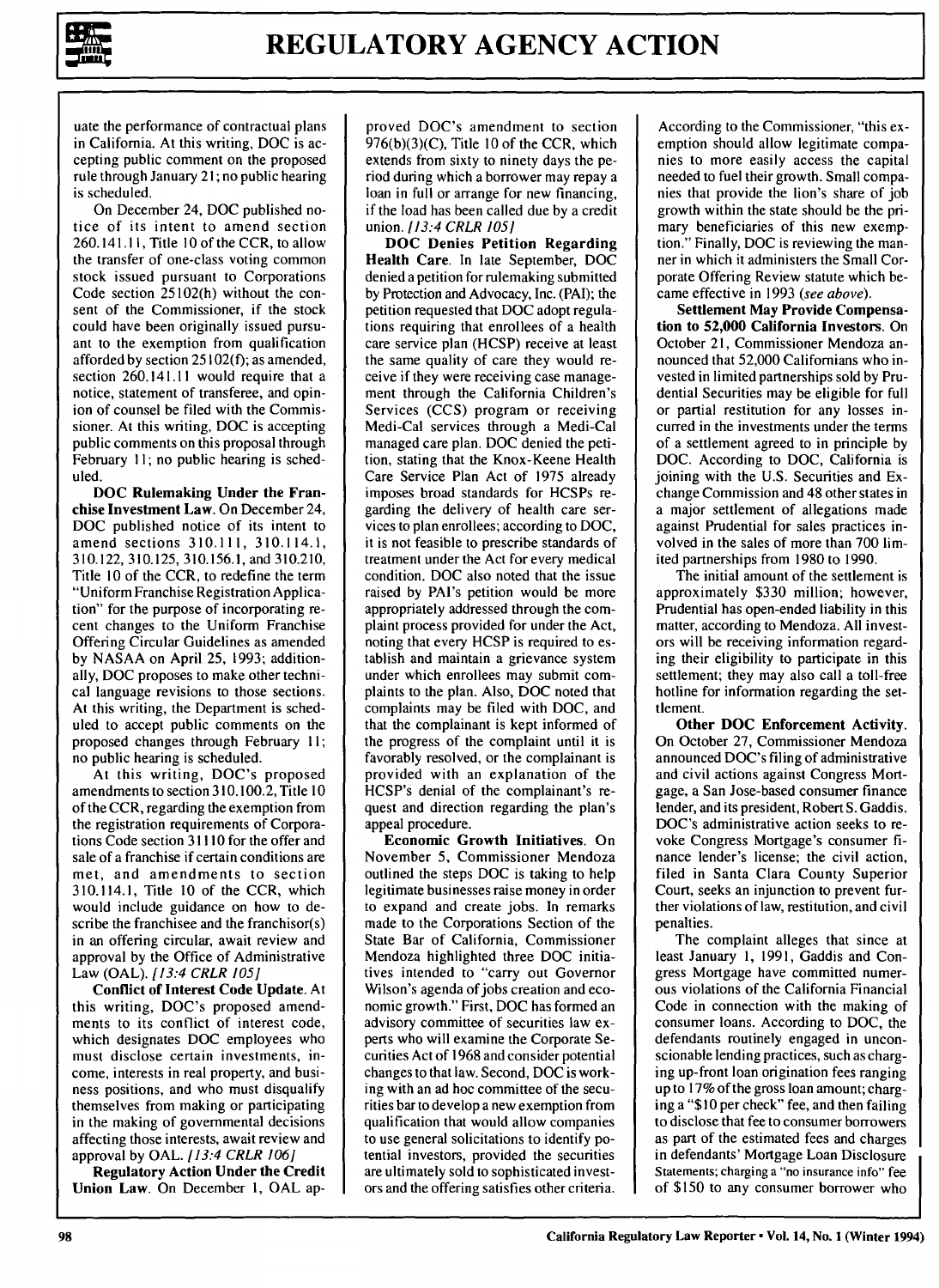

cannot produce evidence of a home insurance policy listing the defendants as an additional named insured; and, when making or negotiating loans, repeatedly failing to take into consideration their size and duration in determining the financial ability of the consumer borrower to repay the loan in the time and manner provided in the loan contract or to refinance the loan at maturity.

**DOC** also contends that Gaddis and Congress Mortgage consistently charged the consumer borrowers appraisal fees in excess of the actual cost of the appraisals; misled and deceived consumer borrowers by failing to disclose on closing statements that defendants charged excessive and illegal appraisal fees to consumer borrowers; failed to keep and preserve their business records in such a manner as to enable **DOC** to determine if they were complying with the requirements of the Financial Code; and denied **DOC** free access to their business records, provided **DOC** with false information about their appraisal records, and gave fabricated appraisal invoices to **DOC** in an attempt to prevent the Department's discovery of their violations of the Financial Code.

On November **11,** Commissioner Mendoza issued a desist and refrain order against Dechtar Direct, Inc., a San Francisco-based marketer of adult entertainment items, and its president, William Hess. Dechtar began soliciting investment capital in Bay Area newspapers, promising a 20% annual rate of return on investments of \$50,000 or more in unsecured promissory notes. According to Mendoza, the offering was not qualified with DOC, nor was it exempt from DOC's qualification requirement.

On November 23, Commissioner Mendoza filed a civil action in Los Angeles County Superior Court against Salud y Familia Association, Inc. of Los Angeles, and the Unicard Corporation of Fresno; according to Mendoza, the two California companies sold unlicensed health care plans and used false and misleading advertising targeted towards predominantly low-income Latinos in the Los Angeles area. Salud y Familia Association, incorporated in 1992, is a successor to Salud y Familia, Inc., which **DOC** shut down in May 1991.

According to DOC, the two companies worked together to market and provide a credit card with discount and referral services for medical care in exchange for an annual fee of \$299, which was raised to \$399 after January 1, 1993. The companies advertised their health care services on Spanish-language television and radio stations and distributed fliers and brochures to prospective enrollees in the Latino community. According to DOC, the defendants' solicitations falsely advertised their plan as "new medical insurance for the whole family," and falsely claimed to have contracted with over 13,000 doctors and 54,000 pharmacies in the United States and Mexico.

**DOC** charged the two companies with offering an unlicensed health care plan to the public; making false and misleading representations to the public through advertising and oral communications; failing to provide promised insurance and showing no prospect of paying for medical insurance and health care service for an estimated 1,200 enrollees; and failing to pay or show prospect of paying fees to contracting providers.

On November 24, Commissioner Mendoza issued a desist and refrain order against Spring Creek Resorts, Inc., and its president, Peter Zoltan. According to **DOC,** Spring Creek Resorts offers lifetime memberships to the resort, targeting its sales towards Filipino-Americans in southern California by offering members sales commissions to solicit fellow community members; Spring Creek then uses the membership fees to finance development of the resort. According to the promotional materials, the resort was to provide extensive recreational and Filipino cultural activities, including a Filipino cultural museum and gardens, rice terraces, an amphitheater, a petting zoo, an 18-hole golf course, and horse stables. Membership privileges were to include two to three weeks at the resort each year, in exchange for a down payment of 20% on membership fees of \$8,900 and annual dues of \$240. Commissioner Mendoza charged Spring Creek Resorts and Zoltan with the offer and sale of unqualified securities, a violation of the Corporate Securities Act of 1968. According to the Commissioner, "members may never see the benefits they were promised when they paid Spring Creek Resorts. Undeveloped projects like this one should be carefully considered-they present a high risk to investors."

### **EXECUSTATION**

SB **930** (Killea), as introduced March 4, and SB 469 (Beverly), as amended September 10, would-among other things--enact the California Limited Liability Company Act, authorizing a limited liability company to engage in any lawful business activity; set forth the duties and obligations of the managers of a limited liability company; and establish requirements and procedures for membership interests in limited liability companies, including

voting, meeting, and inspection rights. *[S. Jud; S. Jud]*

AB **1057** (Conroy). Existing law requires applicants for an escrow agent's license to file, and escrow agents to maintain, a bond. Under existing law, an applicant or licensee may obtain an irrevocable letter of credit approved by the Commissioner of Corporations in lieu of the bond. As introduced March 2, this bill would instead permit an applicant or licensee to obtain an irrevocable letter of credit in a form which shall be approved by the Commissioner in lieu of the bond. The bill would also provide that the Commissioner shall be entitled to recover the administrative costs that are specific to processing claims against irrevocable letters of credit. *[S. BC&ITJ*

AB **1031** (Aguiar). Existing escrow law provides that any advertising referring to the Fidelity Corporation shall state in type not smaller than the largest size of type used in the body of the advertisement: "Escrow Agents' Fidelity Corporation is a private corporation and is not an agency or other instrumentality of the State of California." As amended April 26, this bill would instead provide for a more comprehensive disclosure statement. It would also require escrow companies to provide certain condensed financial statements, as prescribed by rule or order of the **DOC** Commissioner. *[S. BC&IT]*

AB **1125** (Johnson), as amended April 12, would require the Commissioner to conduct an inspection and examination of a new escrow agent licensee within six months of licensure. The costs of the inspection and examination would be paid by the licensee to the Commissioner. [S. *BC&IT]*

**AB 1923 (Peace).** Existing law provides that credit unions must obtain or have insurance pursuant to Title II of the Federal Credit Union Act, or a guaranty of shares provided **by** the California Credit Union Share Guaranty Corporation, or a form of comparable insurance or guaranty of share acceptable to the Corporations Commissioner for the purpose of insuring or guaranteeing its members' share accounts. As introduced March 5, this bill would provide that credit unions shall obtain insurance as provided for **by** Title **II** of the Federal Credit Union Act. This bill would provide that, on or after January **1,** 1994, every credit union applying for a certificate to act as a credit union must demonstrate that it has applied for and obtained Title II insurance. By January **1,** 1995, every credit union must obtain Title II insurance. Credit unions which have not obtained that insurance by July 1, 1995, or have ceased to maintain it after that date,